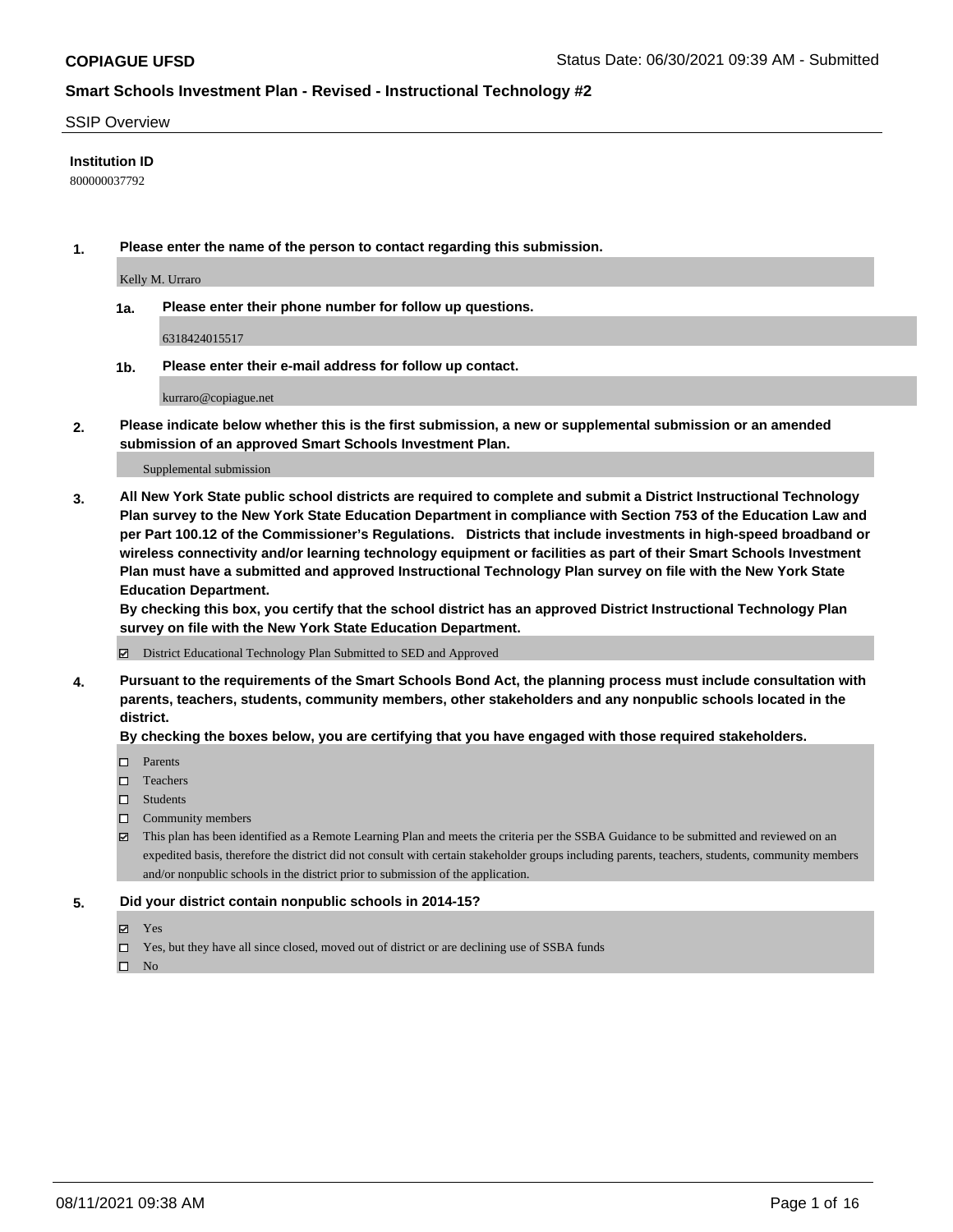#### SSIP Overview

**6. Certify that the following required steps have taken place by checking the boxes below:**

- The district developed and the school board approved a preliminary Smart Schools Investment Plan.
- $\Box$  The preliminary plan was posted on the district website for at least 30 days. The district included an address to which any written comments on the plan should be sent.
- The school board conducted a hearing that enabled stakeholders to respond to the preliminary plan. This hearing may have occured as part of a normal Board meeting, but adequate notice of the event must have been provided through local media and the district website for at least two weeks prior to the meeting.
- $\Box$  The district prepared a final plan for school board approval and such plan has been approved by the school board.
- $\Box$  The final proposed plan that has been submitted has been posted on the district's website.
- This Plan has been identified as a Remote Learning Plan and meets the criteria per the SSBA Guidance to be submitted and reviewed on an expedited basis, therefore this plan has not met certain stakeholder engagement requirements including, consulting with nonpublic schools in advance of plan submission, having the school board conduct a hearing on the plan and/or posting the plan to the district website for a minimum of 30 days. This district will post the Remote Learning Plan to the district's website upon submission of the application.
- **6a. Please upload the proposed Smart Schools Investment Plan (SSIP) that was posted on the district's website, along with any supporting materials. Note that this should be different than your recently submitted Educational Technology Survey. The Final SSIP, as approved by the School Board, should also be posted on the website and remain there during the course of the projects contained therein.**

SSBA Instruction Technology 2.pdf

**6b. Enter the webpage address where the final Smart Schools Investment Plan is posted. The Plan should remain posted for the life of the included projects.**

http://www.copiague.k12.ny.us/community/smart\_schools\_bond\_act

**7. Please enter an estimate of the total number of students and staff that will benefit from this Smart Schools Investment Plan based on the cumulative projects submitted to date.**

5,700

**8. An LEA/School District may partner with one or more other LEA/School Districts to form a consortium to pool Smart Schools Bond Act funds for a project that meets all other Smart School Bond Act requirements. Each school district participating in the consortium will need to file an approved Smart Schools Investment Plan for the project and submit a signed Memorandum of Understanding that sets forth the details of the consortium including the roles of each respective district.**

 $\Box$  The district plans to participate in a consortium to partner with other school district(s) to implement a Smart Schools project.

**9. Please enter the name and 6-digit SED Code for each LEA/School District participating in the Consortium.**

| <b>Partner LEA/District</b> | <b>ISED BEDS Code</b> |
|-----------------------------|-----------------------|
| (No Response)               | (No Response)         |

**10. Please upload a signed Memorandum of Understanding with all of the participating Consortium partners.**

(No Response)

**11. Your district's Smart Schools Bond Act Allocation is:**

\$4,852,870

**12. Final 2014-15 BEDS Enrollment to calculate Nonpublic Sharing Requirement**

|            | <b>Public Enrollment</b> | l Nonpublic Enrollment | Total Enrollment | INonpublic Percentage |
|------------|--------------------------|------------------------|------------------|-----------------------|
| Enrollment | 5.010                    | . .                    | 5.022.00         | 0.24                  |

**13. This table compares each category budget total, as entered in that category's page, to the total expenditures listed in the category's expenditure table. Any discrepancies between the two must be resolved before submission.**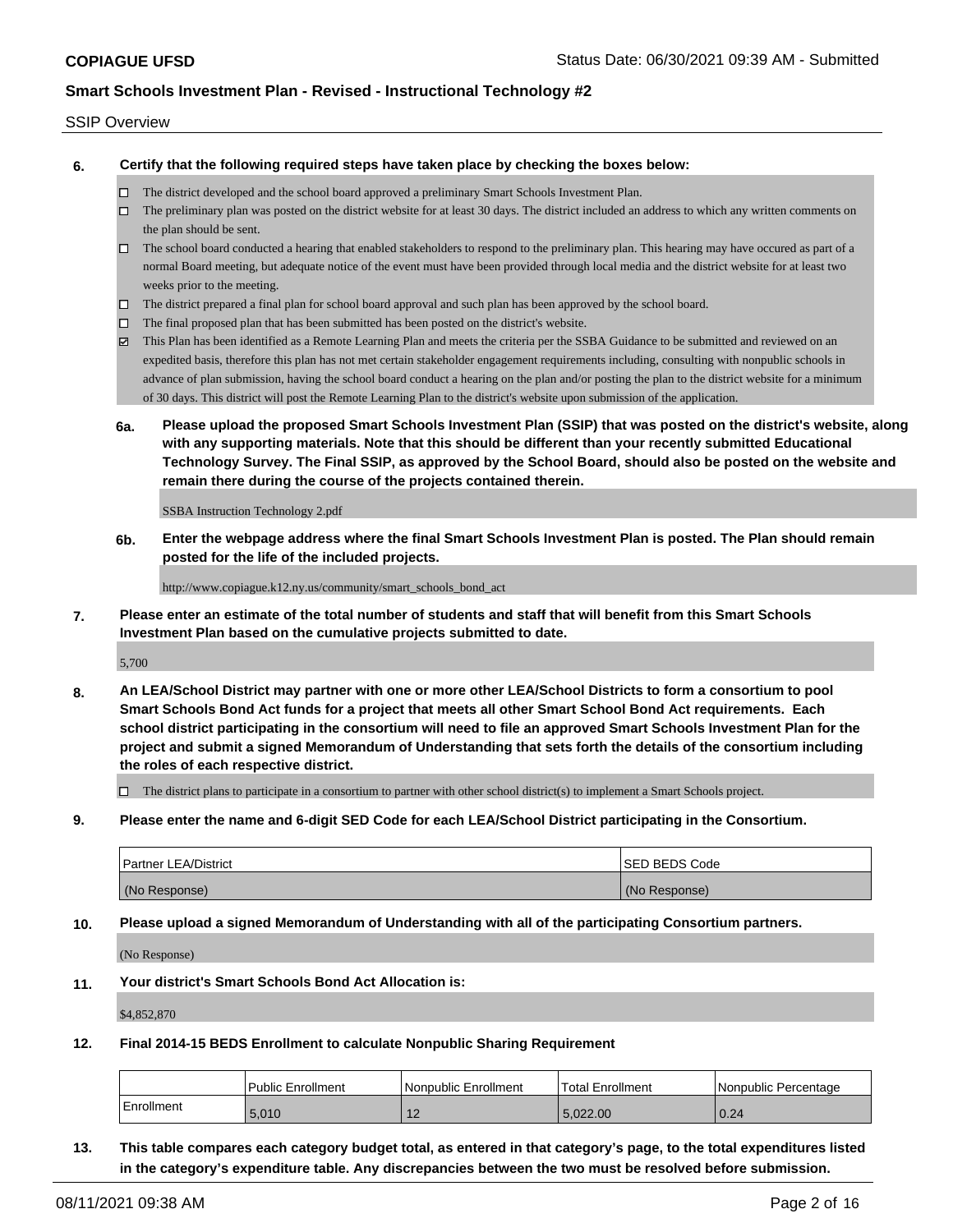# SSIP Overview

|                                          | Sub-Allocations | <b>Expenditure Totals</b> | Difference |
|------------------------------------------|-----------------|---------------------------|------------|
| <b>School Connectivity</b>               | 0.00            | 0.00                      | 0.00       |
| Connectivity Projects for<br>Communities | 0.00            | 0.00                      | 0.00       |
| Classroom Technology                     | 694,700.00      | 694,700.00                | 0.00       |
| Pre-Kindergarten Classrooms              | 0.00            | 0.00                      | 0.00       |
| Replace Transportable<br>Classrooms      | 0.00            | 0.00                      | 0.00       |
| <b>High-Tech Security Features</b>       | 0.00            | 0.00                      | 0.00       |
| Nonpublic Loan                           | 1,663.95        | 1,663.95                  | 0.00       |
| Totals:                                  | 696,364         | 696,364                   | 0          |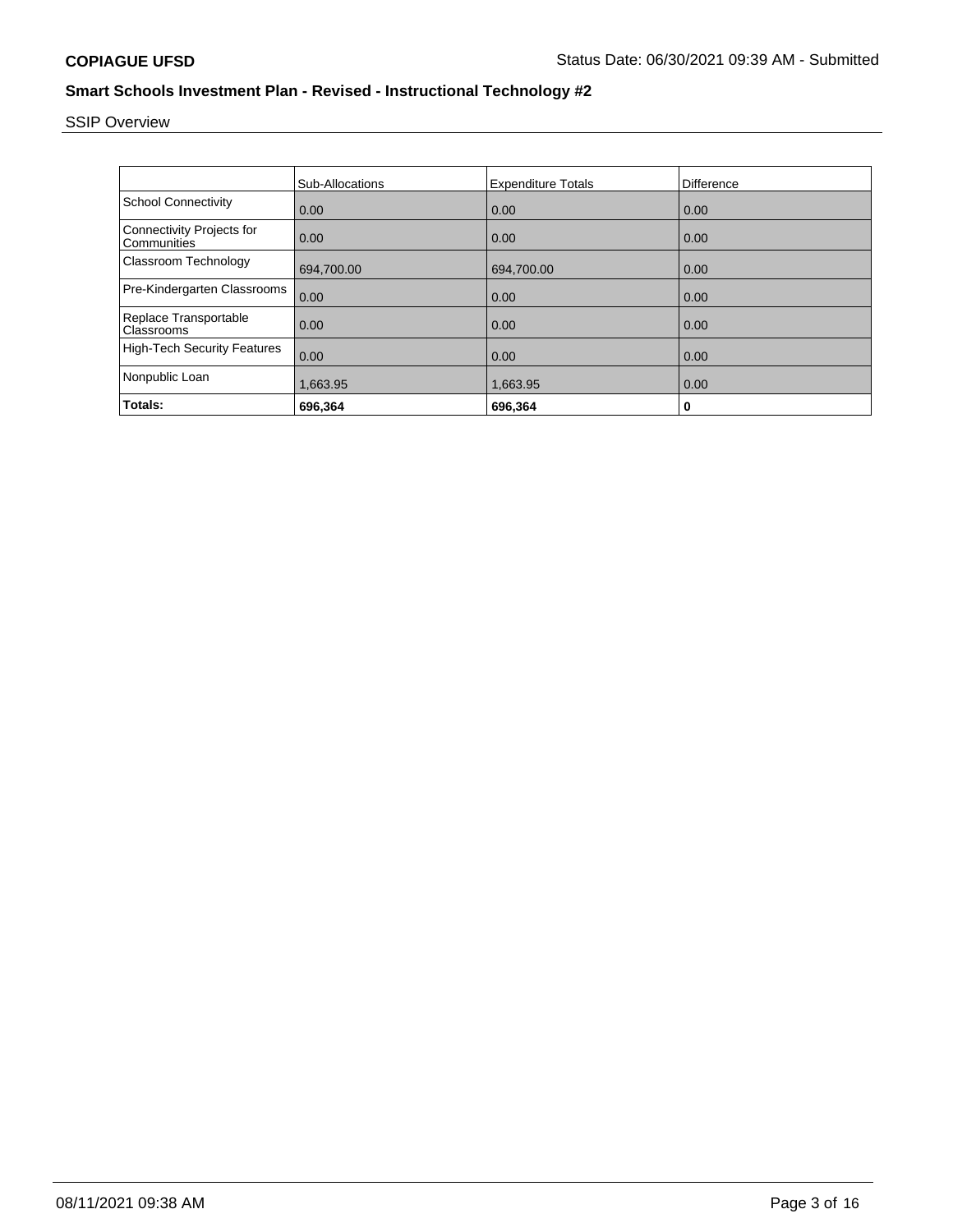School Connectivity

- **1. In order for students and faculty to receive the maximum benefit from the technology made available under the Smart Schools Bond Act, their school buildings must possess sufficient connectivity infrastructure to ensure that devices can be used during the school day. Smart Schools Investment Plans must demonstrate that:**
	- **• sufficient infrastructure that meets the Federal Communications Commission's 100 Mbps per 1,000 students standard currently exists in the buildings where new devices will be deployed, or**
	- **• is a planned use of a portion of Smart Schools Bond Act funds, or**
	- **• is under development through another funding source.**

**Smart Schools Bond Act funds used for technology infrastructure or classroom technology investments must increase the number of school buildings that meet or exceed the minimum speed standard of 100 Mbps per 1,000 students and staff within 12 months. This standard may be met on either a contracted 24/7 firm service or a "burstable" capability. If the standard is met under the burstable criteria, it must be:**

**1. Specifically codified in a service contract with a provider, and**

**2. Guaranteed to be available to all students and devices as needed, particularly during periods of high demand, such as computer-based testing (CBT) periods.**

**Please describe how your district already meets or is planning to meet this standard within 12 months of plan submission.**

(No Response)

**1a. If a district believes that it will be impossible to meet this standard within 12 months, it may apply for a waiver of this requirement, as described on the Smart Schools website. The waiver must be filed and approved by SED prior to submitting this survey.**

 $\Box$  By checking this box, you are certifying that the school district has an approved waiver of this requirement on file with the New York State Education Department.

**2. Connectivity Speed Calculator (Required). If the district currently meets the required speed, enter "Currently Met" in the last box: Expected Date When Required Speed Will be Met.**

|                  | l Number of     | Required Speed | Current Speed in | Expected Speed | Expected Date                        |
|------------------|-----------------|----------------|------------------|----------------|--------------------------------------|
|                  | <b>Students</b> | In Mbps        | <b>Mbps</b>      | to be Attained | When Required                        |
|                  |                 |                |                  |                | Within 12 Months 1Speed Will be Met1 |
| Calculated Speed | (No Response)   | 0.00           | (No Response)    | (No Response)  | l (No Response)                      |

**3. Describe how you intend to use Smart Schools Bond Act funds for high-speed broadband and/or wireless connectivity projects in school buildings.**

(No Response)

**4. Describe the linkage between the district's District Instructional Technology Plan and how the proposed projects will improve teaching and learning. (There should be a link between your response to this question and your responses to Question 1 in Section IV - NYSED Initiatives Alignment: "Explain how the district use of instructional technology will serve as a part of a comprehensive and sustained effort to support rigorous academic standards attainment and performance improvement for students."** 

**Your answer should also align with your answers to the questions in Section II - Strategic Technology Planning and the associated Action Steps in Section III - Action Plan.)**

(No Response)

**5. If the district wishes to have students and staff access the Internet from wireless devices within the school building, or in close proximity to it, it must first ensure that it has a robust Wi-Fi network in place that has sufficient bandwidth to meet user demand.**

**Please describe how you have quantified this demand and how you plan to meet this demand.**

(No Response)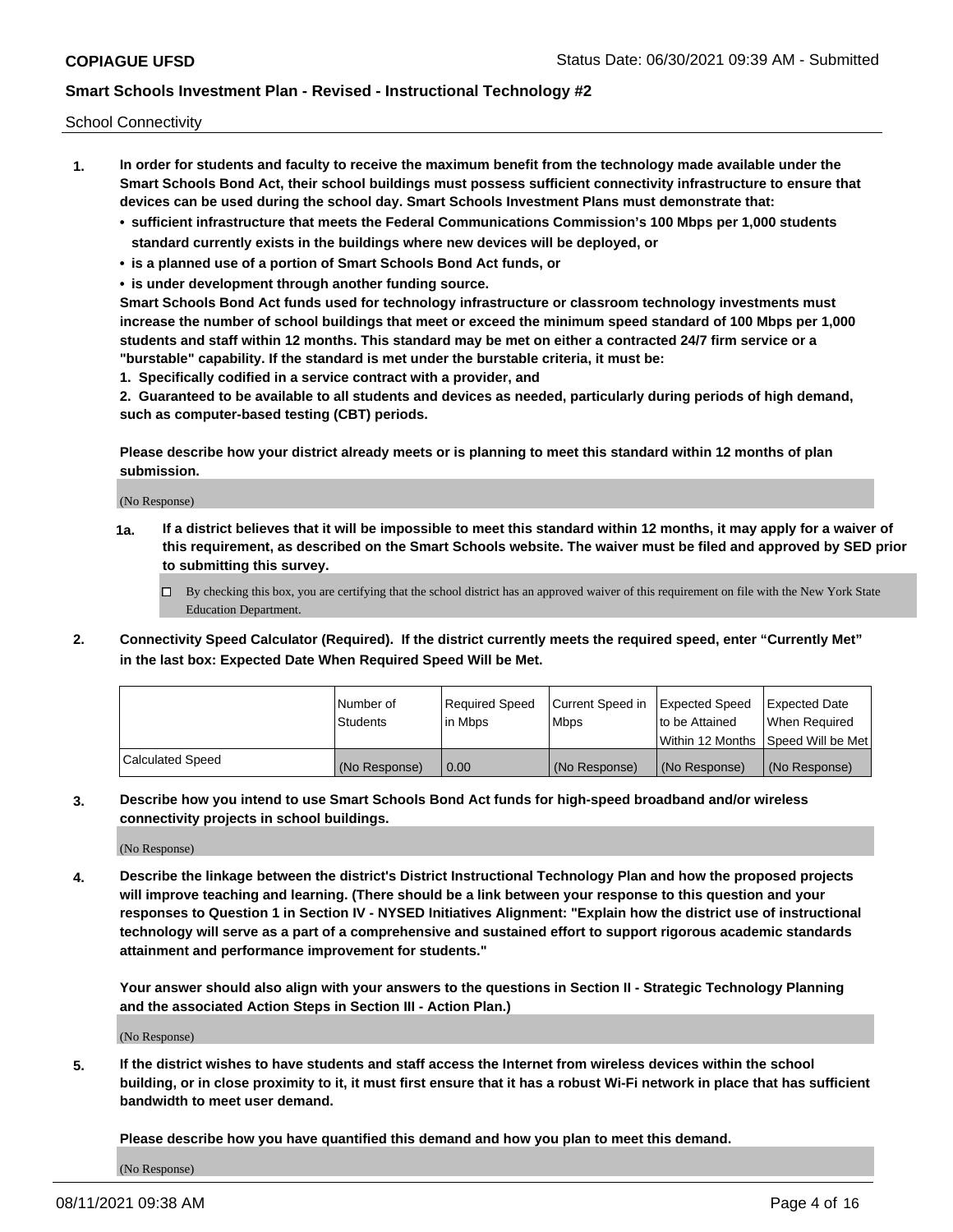School Connectivity

**6. Smart Schools plans with any expenditures in the School Connectivity category require a project number from the Office of Facilities Planning. Districts must submit an SSBA LOI and receive project numbers prior to submitting the SSIP. As indicated on the LOI, some projects may be eligible for a streamlined review and will not require a building permit.**

**Please indicate on a separate row each project number given to you by the Office of Facilities Planning.**

| Project Number |  |
|----------------|--|
| (No Response)  |  |

**7. Certain high-tech security and connectivity infrastructure projects may be eligible for an expedited review process as determined by the Office of Facilities Planning.**

#### **Was your project deemed eligible for streamlined review?**

(No Response)

### **8. Include the name and license number of the architect or engineer of record.**

| Name          | License Number |
|---------------|----------------|
| (No Response) | (No Response)  |

#### **9. Public Expenditures – Loanable (Counts toward the nonpublic loan calculation)**

| Select the allowable expenditure type.<br>Repeat to add another item under each type. | <b>PUBLIC</b> Items to be<br>l Purchased | Quantity         | l Cost Per Item  | <b>Total Cost</b> |
|---------------------------------------------------------------------------------------|------------------------------------------|------------------|------------------|-------------------|
| (No Response)                                                                         | (No Response)                            | (No<br>Response) | (No<br>Response) | 0.00              |
|                                                                                       |                                          | 0                | 0.00             |                   |

### **10. Public Expenditures – Non-Loanable (Does not count toward nonpublic loan calculation)**

| Select the allowable expenditure | <b>PUBLIC</b> Items to be purchased | Quantity      | Cost per Item | <b>Total Cost</b> |
|----------------------------------|-------------------------------------|---------------|---------------|-------------------|
| type.                            |                                     |               |               |                   |
| Repeat to add another item under |                                     |               |               |                   |
| each type.                       |                                     |               |               |                   |
| (No Response)                    | (No Response)                       | (No Response) | (No Response) | 0.00              |
|                                  |                                     |               | 0.00          |                   |

#### **11. Final 2014-15 BEDS Enrollment to calculate Nonpublic Sharing Requirement (no changes allowed.)**

|            | Public Enrollment | l Nonpublic Enrollment | <b>Total Enrollment</b> | Nonpublic Percentage |
|------------|-------------------|------------------------|-------------------------|----------------------|
| Enrollment | 5.010             | ╶                      | ,022.00                 | 0.24                 |

#### **12. Total Public Budget - Loanable (Counts toward the nonpublic loan calculation)**

|                                                      | Public Allocations | <b>Estimated Nonpublic Loan</b><br>Amount | Estimated Total Sub-Allocations |
|------------------------------------------------------|--------------------|-------------------------------------------|---------------------------------|
| Network/Access Costs                                 | (No Response)      | 0.00                                      | 0.00                            |
| School Internal Connections and<br><b>Components</b> | (No Response)      | 0.00                                      | 0.00                            |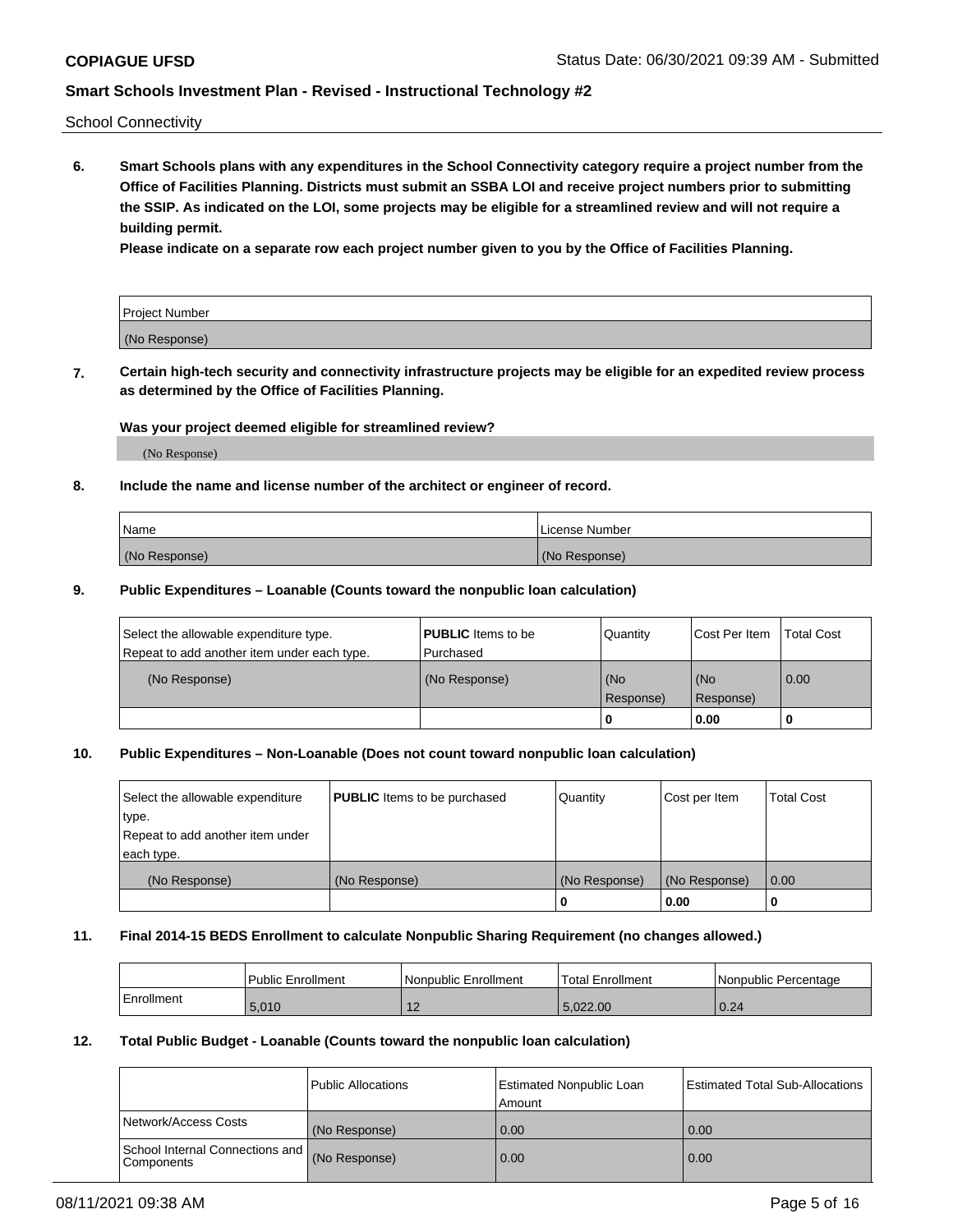School Connectivity

|                | Public Allocations | <b>Estimated Nonpublic Loan</b><br>l Amount | <b>Estimated Total Sub-Allocations</b> |
|----------------|--------------------|---------------------------------------------|----------------------------------------|
| l Other        | (No Response)      | 0.00                                        | 0.00                                   |
| <b>Totals:</b> | 0.00               | 0                                           |                                        |

# **13. Total Public Budget – Non-Loanable (Does not count toward the nonpublic loan calculation)**

|                                            | Sub-<br>Allocation |
|--------------------------------------------|--------------------|
| Network/Access Costs                       | (No Response)      |
| <b>Outside Plant Costs</b>                 | (No Response)      |
| School Internal Connections and Components | (No Response)      |
| Professional Services                      | (No Response)      |
| Testing                                    | (No Response)      |
| <b>Other Upfront Costs</b>                 | (No Response)      |
| <b>Other Costs</b>                         | (No Response)      |
| <b>Totals:</b>                             | 0.00               |
|                                            |                    |

# **14. School Connectivity Totals**

|                          | Total Sub-Allocations |
|--------------------------|-----------------------|
| Total Loanable Items     | 0.00                  |
| Total Non-Ioanable Items | 0.00                  |
| Totals:                  | 0                     |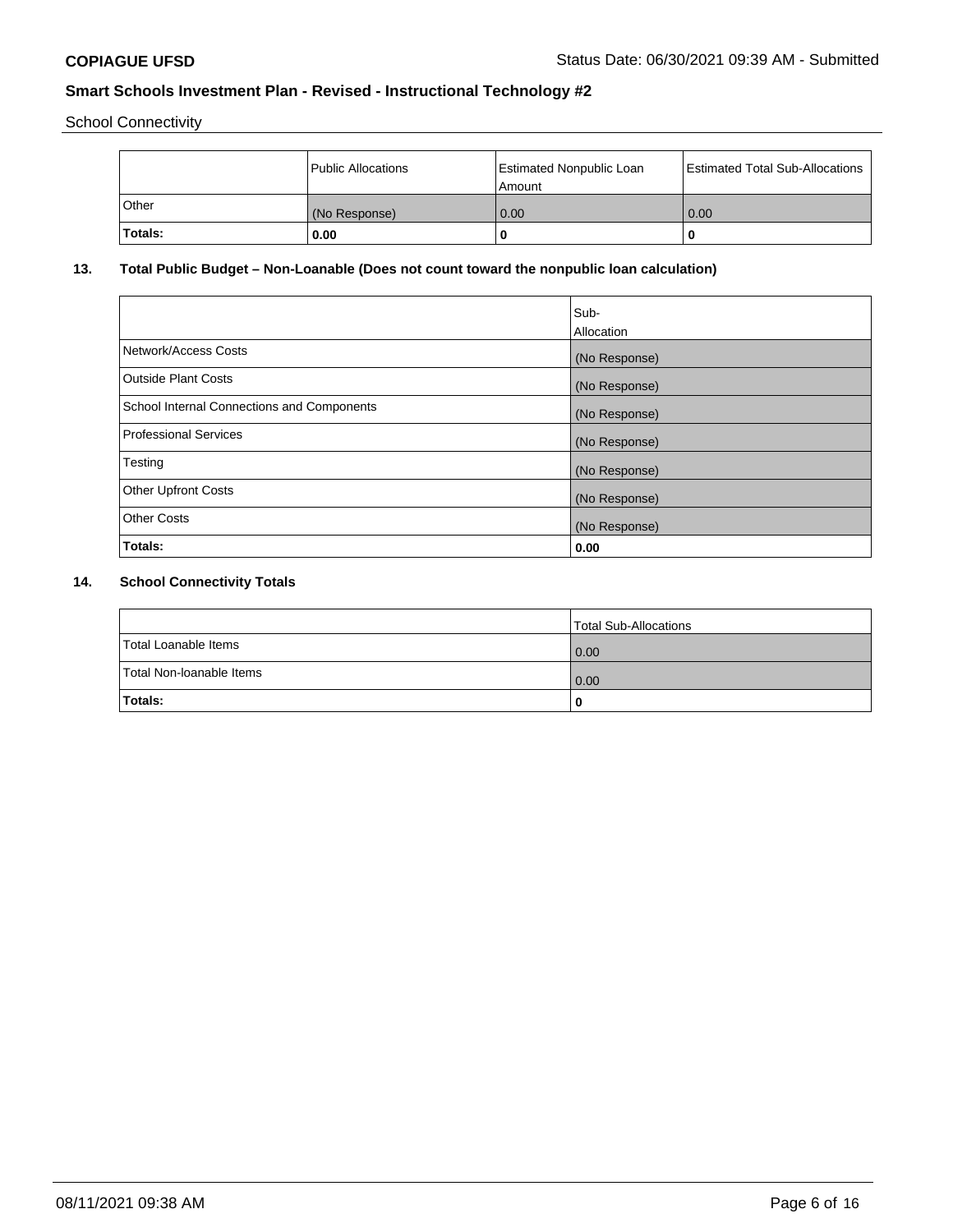Community Connectivity (Broadband and Wireless)

**1. Describe how you intend to use Smart Schools Bond Act funds for high-speed broadband and/or wireless connectivity projects in the community.**

(No Response)

**2. Please describe how the proposed project(s) will promote student achievement and increase student and/or staff access to the Internet in a manner that enhances student learning and/or instruction outside of the school day and/or school building.**

(No Response)

**3. Community connectivity projects must comply with all the necessary local building codes and regulations (building and related permits are not required prior to plan submission).**

 $\Box$  I certify that we will comply with all the necessary local building codes and regulations.

**4. Please describe the physical location of the proposed investment.**

(No Response)

**5. Please provide the initial list of partners participating in the Community Connectivity Broadband Project, along with their Federal Tax Identification (Employer Identification) number.**

| <b>Project Partners</b> | l Federal ID # |
|-------------------------|----------------|
| (No Response)           | (No Response)  |

**6. Please detail the type, quantity, per unit cost and total cost of the eligible items under each sub-category.**

| Select the allowable expenditure | Item to be purchased | Quantity      | Cost per Item | <b>Total Cost</b> |
|----------------------------------|----------------------|---------------|---------------|-------------------|
| type.                            |                      |               |               |                   |
| Repeat to add another item under |                      |               |               |                   |
| each type.                       |                      |               |               |                   |
| (No Response)                    | (No Response)        | (No Response) | (No Response) | 0.00              |
|                                  |                      | U             | 0.00          |                   |

**7. If you are submitting an allocation for Community Connectivity, complete this table.**

**Note that the calculated Total at the bottom of the table must equal the Total allocation for this category that you entered in the SSIP Overview overall budget.**

|                                    | Sub-Allocation |
|------------------------------------|----------------|
| Network/Access Costs               | (No Response)  |
| Outside Plant Costs                | (No Response)  |
| <b>Tower Costs</b>                 | (No Response)  |
| <b>Customer Premises Equipment</b> | (No Response)  |
| <b>Professional Services</b>       | (No Response)  |
| Testing                            | (No Response)  |
| <b>Other Upfront Costs</b>         | (No Response)  |
| <b>Other Costs</b>                 | (No Response)  |
| Totals:                            | 0.00           |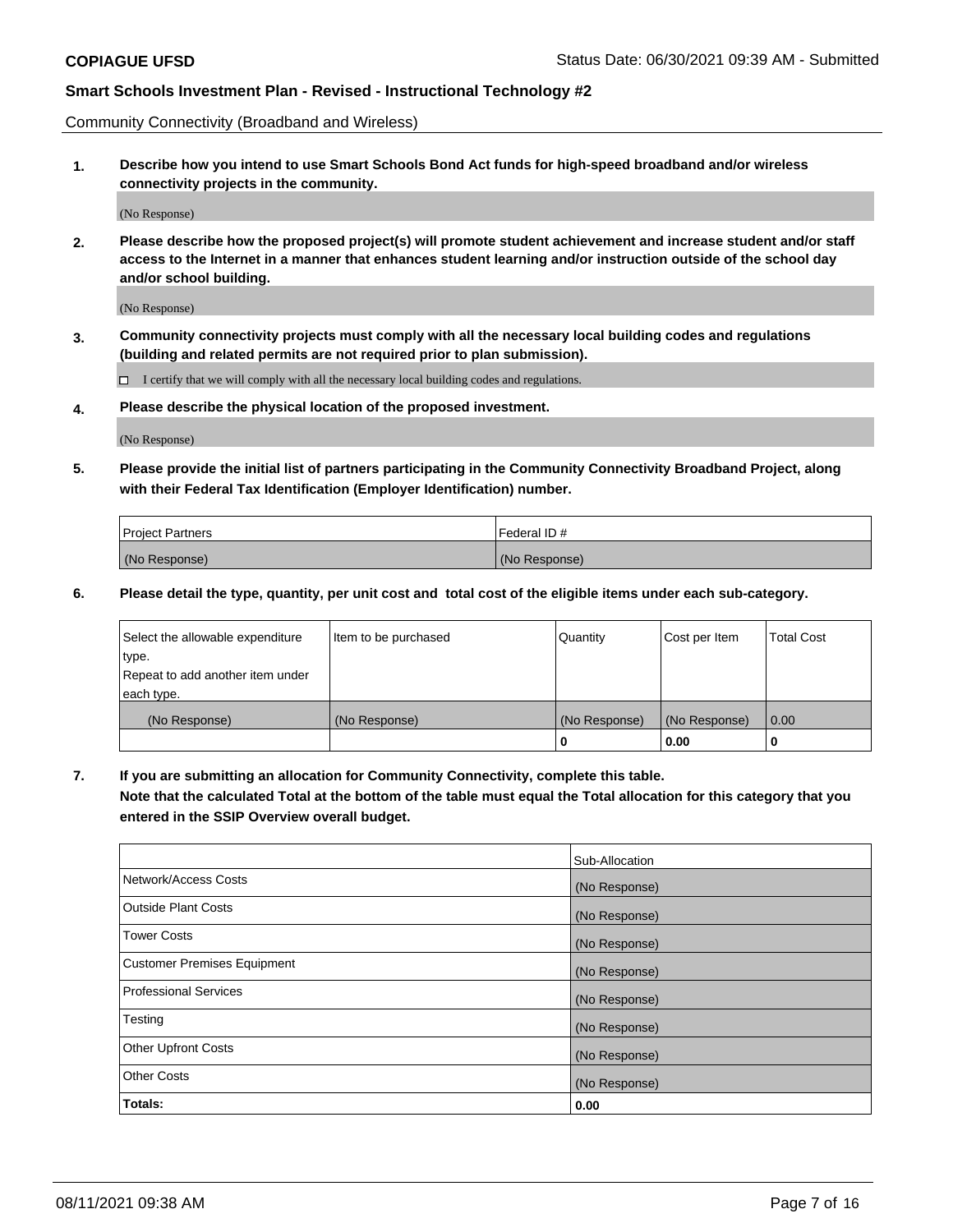### Classroom Learning Technology

**1. In order for students and faculty to receive the maximum benefit from the technology made available under the Smart Schools Bond Act, their school buildings must possess sufficient connectivity infrastructure to ensure that devices can be used during the school day. Smart Schools Investment Plans must demonstrate that sufficient infrastructure that meets the Federal Communications Commission's 100 Mbps per 1,000 students standard currently exists in the buildings where new devices will be deployed, or is a planned use of a portion of Smart Schools Bond Act funds, or is under development through another funding source. Smart Schools Bond Act funds used for technology infrastructure or classroom technology investments must increase the number of school buildings that meet or exceed the minimum speed standard of 100 Mbps per 1,000 students and staff within 12 months. This standard may be met on either a contracted 24/7 firm service or a "burstable" capability. If the standard is met under the burstable criteria, it must be:**

**1. Specifically codified in a service contract with a provider, and**

**2. Guaranteed to be available to all students and devices as needed, particularly during periods of high demand, such as computer-based testing (CBT) periods.**

**Please describe how your district already meets or is planning to meet this standard within 12 months of plan submission.**

Our district has sufficient infrastructure that meets the Federal Communications Commission's 100 Mbps per 1,000 students standard currently exists in the buildings where new devices will be deployed. During the recent pandemic, we increased our bandwidth to a 1Gb connection.

- **1a. If a district believes that it will be impossible to meet this standard within 12 months, it may apply for a waiver of this requirement, as described on the Smart Schools website. The waiver must be filed and approved by SED prior to submitting this survey.**
	- By checking this box, you are certifying that the school district has an approved waiver of this requirement on file with the New York State Education Department.
- **2. Connectivity Speed Calculator (Required). If the district currently meets the required speed, enter "Currently Met" in the last box: Expected Date When Required Speed Will be Met.**

|                         | l Number of<br><b>Students</b> | Required Speed<br>l in Mbps | Current Speed in<br>l Mbps | <b>Expected Speed</b><br>to be Attained | <b>Expected Date</b><br>When Required<br> Within 12 Months  Speed Will be Met |
|-------------------------|--------------------------------|-----------------------------|----------------------------|-----------------------------------------|-------------------------------------------------------------------------------|
| <b>Calculated Speed</b> | 4.763                          | 476.30                      | 1000                       | l (No Response)                         | <b>Currently Met</b>                                                          |

**3. If the district wishes to have students and staff access the Internet from wireless devices within the school building, or in close proximity to it, it must first ensure that it has a robust Wi-Fi network in place that has sufficient bandwidth to meet user demand.**

**Please describe how you have quantified this demand and how you plan to meet this demand.**

In the beginning of the 2020-21 school year, we increased our bandwidth from 500mbps to 1gbps to accommodate the increased use of devices on our district. We operated in both hybrid and remote settings, and this increase ensured that our staff and students could access a robust WiFi network.

**4. All New York State public school districts are required to complete and submit an Instructional Technology Plan survey to the New York State Education Department in compliance with Section 753 of the Education Law and per Part 100.12 of the Commissioner's Regulations.**

**Districts that include educational technology purchases as part of their Smart Schools Investment Plan must have a submitted and approved Instructional Technology Plan survey on file with the New York State Education Department.**

- By checking this box, you are certifying that the school district has an approved Instructional Technology Plan survey on file with the New York State Education Department.
- **5. Describe the devices you intend to purchase and their compatibility with existing or planned platforms or systems. Specifically address the adequacy of each facility's electrical, HVAC and other infrastructure necessary to install and support the operation of the planned technology.**

The Copiague School District intends to purchase additional laptops, chromebooks, power adapters and charging stations to accommodate both remote and synchronous learning in our school district.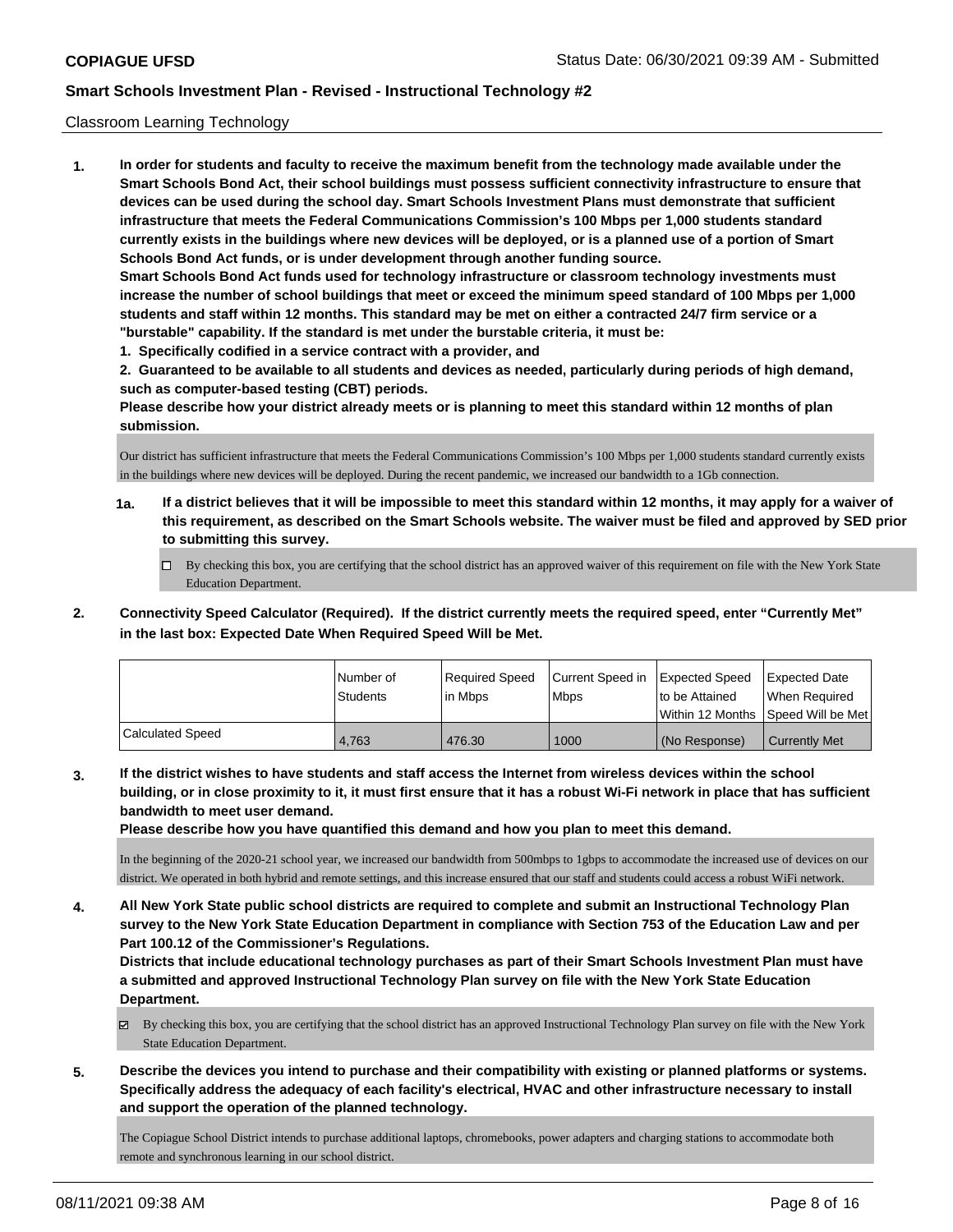### Classroom Learning Technology

- **6. Describe how the proposed technology purchases will:**
	- **> enhance differentiated instruction;**
	- **> expand student learning inside and outside the classroom;**
	- **> benefit students with disabilities and English language learners; and**
	- **> contribute to the reduction of other learning gaps that have been identified within the district.**

**The expectation is that districts will place a priority on addressing the needs of students who struggle to succeed in a rigorous curriculum. Responses in this section should specifically address this concern and align with the district's Instructional Technology Plan (in particular Question 2 of E. Curriculum and Instruction: "Does the district's instructional technology plan address the needs of students with disabilities to ensure equitable access to instruction, materials and assessments?" and Question 3 of the same section: "Does the district's instructional technology plan address the provision of assistive technology specifically for students with disabilities to ensure access to and participation in the general curriculum?")**

**In addition, describe how the district ensures equitable access to instruction, materials and assessments and participation in the general curriculum for both SWD and English Language Learners/Multilingual Learners (ELL/MLL) students.**

**Please note: If this plan has been identified as a Remote Learning Plan to be submitted and reviewed on an expedited basis, the district should explain how this plan will facilitate remote and hybrid learning, in lieu of responding to the question above.**

We are in need of additional devices to support remote and synchronous learning in the classroom. Both teachers and students need to be able to have reliable devices, as well as a way to charge them throughout the school day. The proposed purchasing plan will allow us to target all students in our district and accommodate the needs of this pandemic.

**7. Where appropriate, describe how the proposed technology purchases will enhance ongoing communication with parents and other stakeholders and help the district facilitate technology-based regional partnerships, including distance learning and other efforts.**

The additional devices mentioned in this plan will help enhance ongoing communication with parents and other stakeholders by allowing our students to do computer-based instruction both in school and at home. Parents will be included in the process by receiving daily reports on the status of their child's work/progress in the class. Teachers will also engage in regional partnerships with our local BOCES Model Schools' program.

**8. Describe the district's plan to provide professional development to ensure that administrators, teachers and staff can employ the technology purchased to enhance instruction successfully.**

**Note: This response should be aligned and expanded upon in accordance with your district's response to Question 1 of F. Professional Development of your Instructional Technology Plan: "Please provide a summary of professional development offered to teachers and staff, for the time period covered by this plan, to support technology to enhance teaching and learning. Please include topics, audience and method of delivery within your summary."**

**Please note: If this plan has been identified as a Remote Learning Plan to be submitted and reviewed on an expedited basis, the district should provide a statement confirming that the district has provided or will provide professional development on these devices to its staff, in lieu of responding to the question above.**

The Copiague School District provides ongoing professional development to our staff and students on the usage of devices being purchased through SSBA.

- **9. Districts must contact one of the SUNY/CUNY teacher preparation programs listed on the document on the left side of the page that supplies the largest number of the district's new teachers to request advice on innovative uses and best practices at the intersection of pedagogy and educational technology.**
	- By checking this box, you certify that you have contacted the SUNY/CUNY teacher preparation program that supplies the largest number of your new teachers to request advice on these issues.

#### **9a. Please enter the name of the SUNY or CUNY Institution that you contacted.**

SUNY Stony Brook University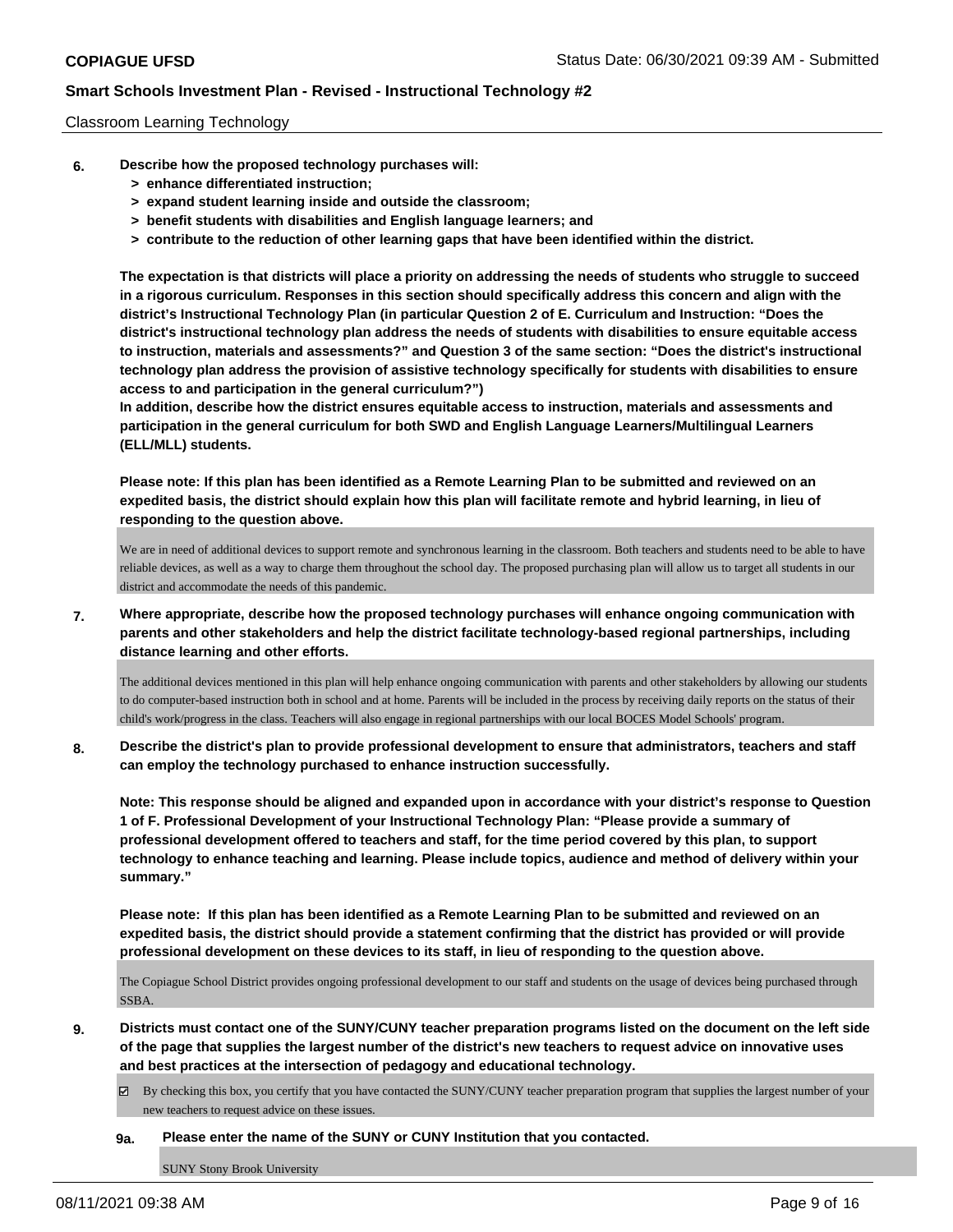Classroom Learning Technology

**9b. Enter the primary Institution phone number.**

(631) 632-7055

**9c. Enter the name of the contact person with whom you consulted and/or will be collaborating with on innovative uses of technology and best practices.**

Rachael Lee

**10. To ensure the sustainability of technology purchases made with Smart Schools funds, districts must demonstrate a long-term plan to maintain and replace technology purchases supported by Smart Schools Bond Act funds. This sustainability plan shall demonstrate a district's capacity to support recurring costs of use that are ineligible for Smart Schools Bond Act funding such as device maintenance, technical support, Internet and wireless fees, maintenance of hotspots, staff professional development, building maintenance and the replacement of incidental items. Further, such a sustainability plan shall include a long-term plan for the replacement of purchased devices and equipment at the end of their useful life with other funding sources.**

By checking this box, you certify that the district has a sustainability plan as described above.

**11. Districts must ensure that devices purchased with Smart Schools Bond funds will be distributed, prepared for use, maintained and supported appropriately. Districts must maintain detailed device inventories in accordance with generally accepted accounting principles.**

By checking this box, you certify that the district has a distribution and inventory management plan and system in place.

**12. Please detail the type, quantity, per unit cost and total cost of the eligible items under each sub-category.**

| Select the allowable expenditure | I Item to be Purchased                            | Quantity | Cost per Item | <b>Total Cost</b> |
|----------------------------------|---------------------------------------------------|----------|---------------|-------------------|
| type.                            |                                                   |          |               |                   |
| Repeat to add another item under |                                                   |          |               |                   |
| each type.                       |                                                   |          |               |                   |
| <b>Laptop Computers</b>          | <b>Acer Chromebooks</b>                           | 1,000    | 355.00        | 355,000.00        |
| <b>Other Costs</b>               | <b>Additional Acer Power Adapters</b>             | 3,000    | 35.00         | 105,000.00        |
| <b>Other Costs</b>               | <b>Bretford Charging Stations</b>                 | 125      | 572.00        | 71,500.00         |
| <b>Other Costs</b>               | Bretford 10 Bay Charging Lockers                  | 10       | 2,590.00      | 25,900.00         |
| <b>Other Costs</b>               | Carrying Bags/Protective Cases for<br>Chromebooks | 1,000    | 24.00         | 24,000.00         |
| <b>Laptop Computers</b>          | <b>HP Laptops</b>                                 | 100      | 735.00        | 73,500.00         |
| <b>Other Costs</b>               | <b>Additional HP Power Adapters</b>               | 100      | 38.00         | 3,800.00          |
| <b>Other Costs</b>               | Google Chrome OS Management<br>Console            | 1,000    | 36.00         | 36,000.00         |
|                                  |                                                   | 6,335    | 4,385.00      | 694,700           |

### **13. Final 2014-15 BEDS Enrollment to calculate Nonpublic Sharing Requirement (no changes allowed.)**

|            | l Public Enrollment | Nonpublic Enrollment | <b>Total Enrollment</b> | Nonpublic<br>l Percentage |
|------------|---------------------|----------------------|-------------------------|---------------------------|
| Enrollment | 5.010               | 12                   | 5.022.00                | 0.24                      |

**14. If you are submitting an allocation for Classroom Learning Technology complete this table.**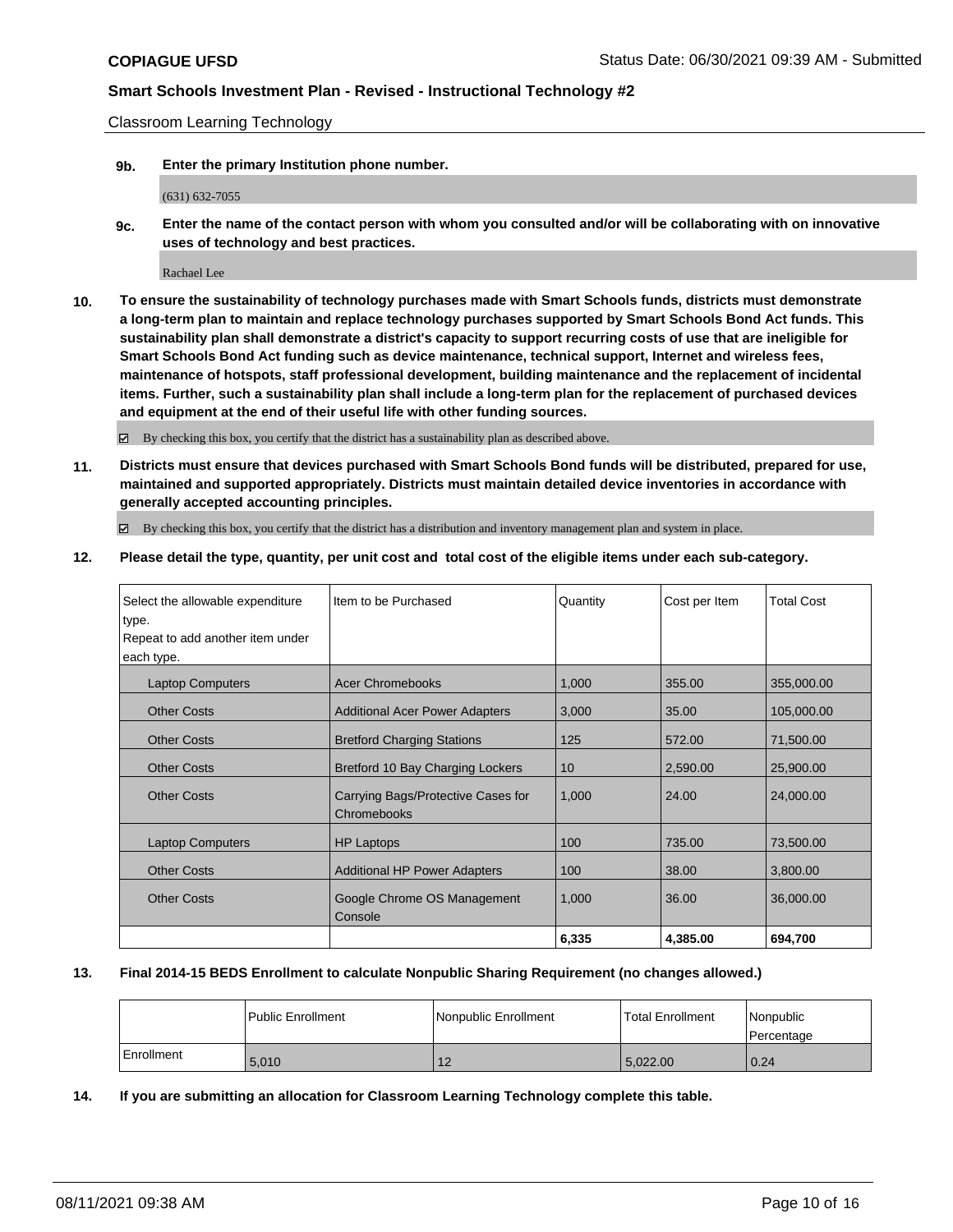Classroom Learning Technology

|                          | Public School Sub-Allocation | <b>Estimated Nonpublic Loan</b><br>Amount<br>(Based on Percentage Above) | Estimated Total Public and<br>Nonpublic Sub-Allocation |
|--------------------------|------------------------------|--------------------------------------------------------------------------|--------------------------------------------------------|
| Interactive Whiteboards  | 0.00                         | 0.00                                                                     | 0.00                                                   |
| <b>Computer Servers</b>  | 0.00                         | 0.00                                                                     | 0.00                                                   |
| <b>Desktop Computers</b> | 0.00                         | 0.00                                                                     | 0.00                                                   |
| <b>Laptop Computers</b>  | 428,500.00                   | 1,026.35                                                                 | 429,526.35                                             |
| <b>Tablet Computers</b>  | 0.00                         | 0.00                                                                     | 0.00                                                   |
| <b>Other Costs</b>       | 266,200.00                   | 637.60                                                                   | 266,837.60                                             |
| Totals:                  | 694,700.00                   | 1,664                                                                    | 696,364                                                |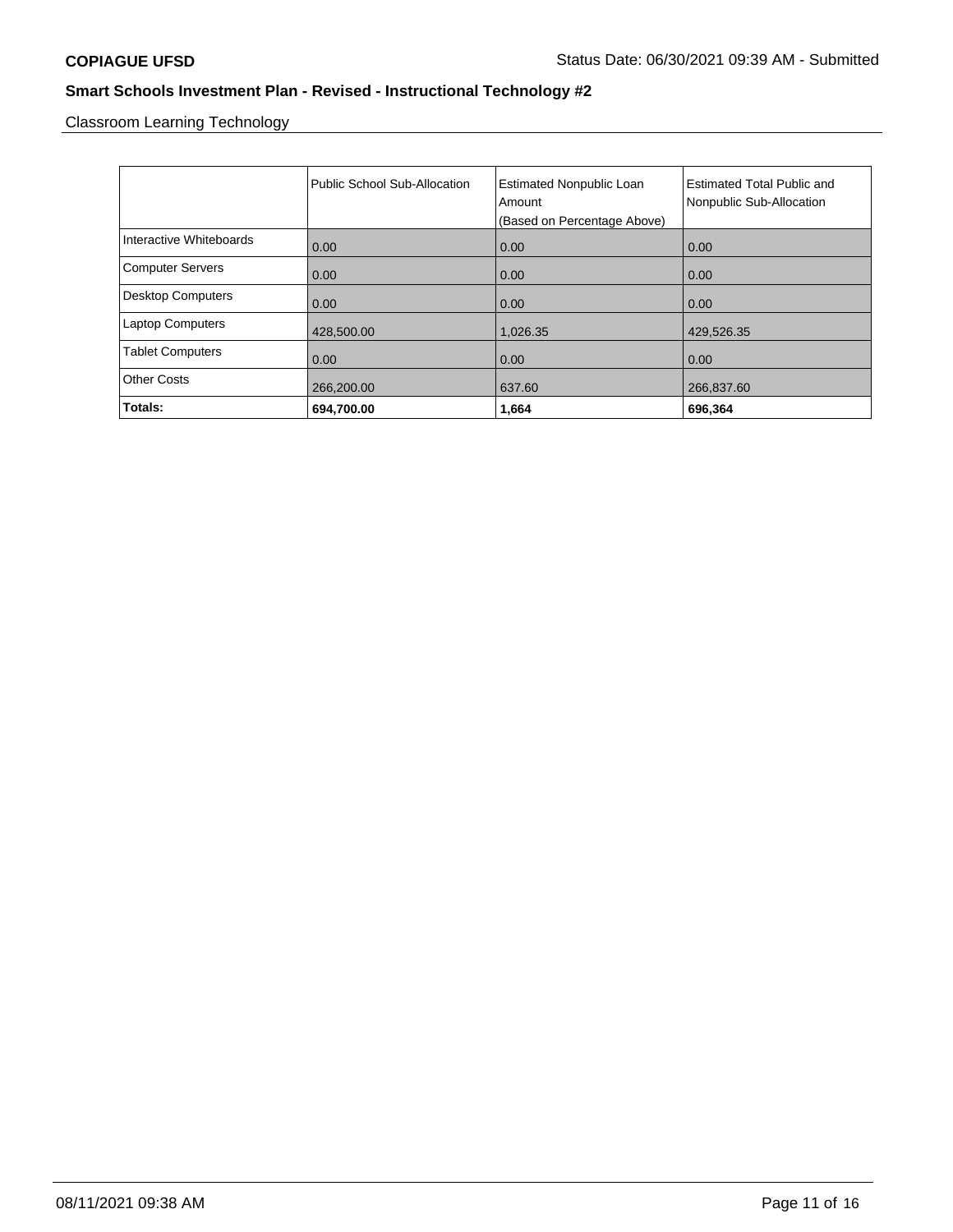#### Pre-Kindergarten Classrooms

**1. Provide information regarding how and where the district is currently serving pre-kindergarten students and justify the need for additional space with enrollment projections over 3 years.**

(No Response)

- **2. Describe the district's plan to construct, enhance or modernize education facilities to accommodate prekindergarten programs. Such plans must include:**
	- **Specific descriptions of what the district intends to do to each space;**
	- **An affirmation that new pre-kindergarten classrooms will contain a minimum of 900 square feet per classroom;**
	- **The number of classrooms involved;**
	- **The approximate construction costs per classroom; and**
	- **Confirmation that the space is district-owned or has a long-term lease that exceeds the probable useful life of the improvements.**

(No Response)

**3. Smart Schools Bond Act funds may only be used for capital construction costs. Describe the type and amount of additional funds that will be required to support ineligible ongoing costs (e.g. instruction, supplies) associated with any additional pre-kindergarten classrooms that the district plans to add.**

(No Response)

**4. All plans and specifications for the erection, repair, enlargement or remodeling of school buildings in any public school district in the State must be reviewed and approved by the Commissioner. Districts that plan capital projects using their Smart Schools Bond Act funds will undergo a Preliminary Review Process by the Office of Facilities Planning.**

**Please indicate on a separate row each project number given to you by the Office of Facilities Planning.**

| Project Number |  |
|----------------|--|
| (No Response)  |  |
|                |  |

**5. Please detail the type, quantity, per unit cost and total cost of the eligible items under each sub-category.**

| Select the allowable expenditure | Item to be purchased | Quantity      | Cost per Item | <b>Total Cost</b> |
|----------------------------------|----------------------|---------------|---------------|-------------------|
| type.                            |                      |               |               |                   |
| Repeat to add another item under |                      |               |               |                   |
| each type.                       |                      |               |               |                   |
| (No Response)                    | (No Response)        | (No Response) | (No Response) | 0.00              |
|                                  |                      | υ             | 0.00          |                   |

**6. If you have made an allocation for Pre-Kindergarten Classrooms, complete this table. Note that the calculated Total at the bottom of the table must equal the Total allocation for this category that you entered in the SSIP Overview overall budget.**

|                                          | Sub-Allocation |
|------------------------------------------|----------------|
| Construct Pre-K Classrooms               | (No Response)  |
| Enhance/Modernize Educational Facilities | (No Response)  |
| <b>Other Costs</b>                       | (No Response)  |
| Totals:                                  | 0.00           |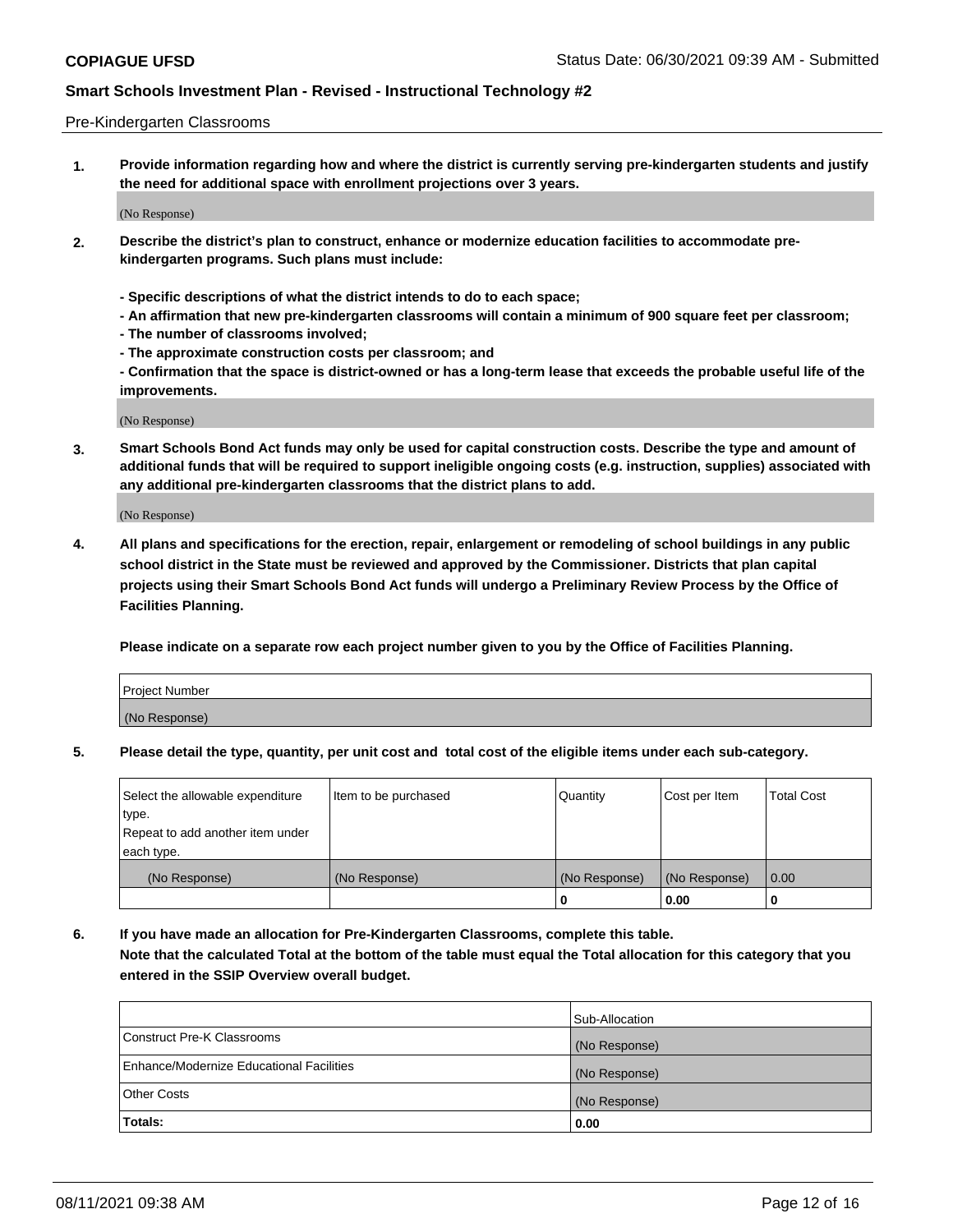Replace Transportable Classrooms

**1. Describe the district's plan to construct, enhance or modernize education facilities to provide high-quality instructional space by replacing transportable classrooms.**

(No Response)

**2. All plans and specifications for the erection, repair, enlargement or remodeling of school buildings in any public school district in the State must be reviewed and approved by the Commissioner. Districts that plan capital projects using their Smart Schools Bond Act funds will undergo a Preliminary Review Process by the Office of Facilities Planning.**

**Please indicate on a separate row each project number given to you by the Office of Facilities Planning.**

| Project Number |  |
|----------------|--|
|                |  |
| (No Response)  |  |

**3. For large projects that seek to blend Smart Schools Bond Act dollars with other funds, please note that Smart Schools Bond Act funds can be allocated on a pro rata basis depending on the number of new classrooms built that directly replace transportable classroom units.**

**If a district seeks to blend Smart Schools Bond Act dollars with other funds describe below what other funds are being used and what portion of the money will be Smart Schools Bond Act funds.**

(No Response)

**4. Please detail the type, quantity, per unit cost and total cost of the eligible items under each sub-category.**

| Select the allowable expenditure | Item to be purchased | Quantity      | Cost per Item | Total Cost |
|----------------------------------|----------------------|---------------|---------------|------------|
| ∣type.                           |                      |               |               |            |
| Repeat to add another item under |                      |               |               |            |
| each type.                       |                      |               |               |            |
| (No Response)                    | (No Response)        | (No Response) | (No Response) | 0.00       |
|                                  |                      | u             | 0.00          |            |

**5. If you have made an allocation for Replace Transportable Classrooms, complete this table. Note that the calculated Total at the bottom of the table must equal the Total allocation for this category that you entered in the SSIP Overview overall budget.**

|                                                | Sub-Allocation |
|------------------------------------------------|----------------|
| Construct New Instructional Space              | (No Response)  |
| Enhance/Modernize Existing Instructional Space | (No Response)  |
| Other Costs                                    | (No Response)  |
| Totals:                                        | 0.00           |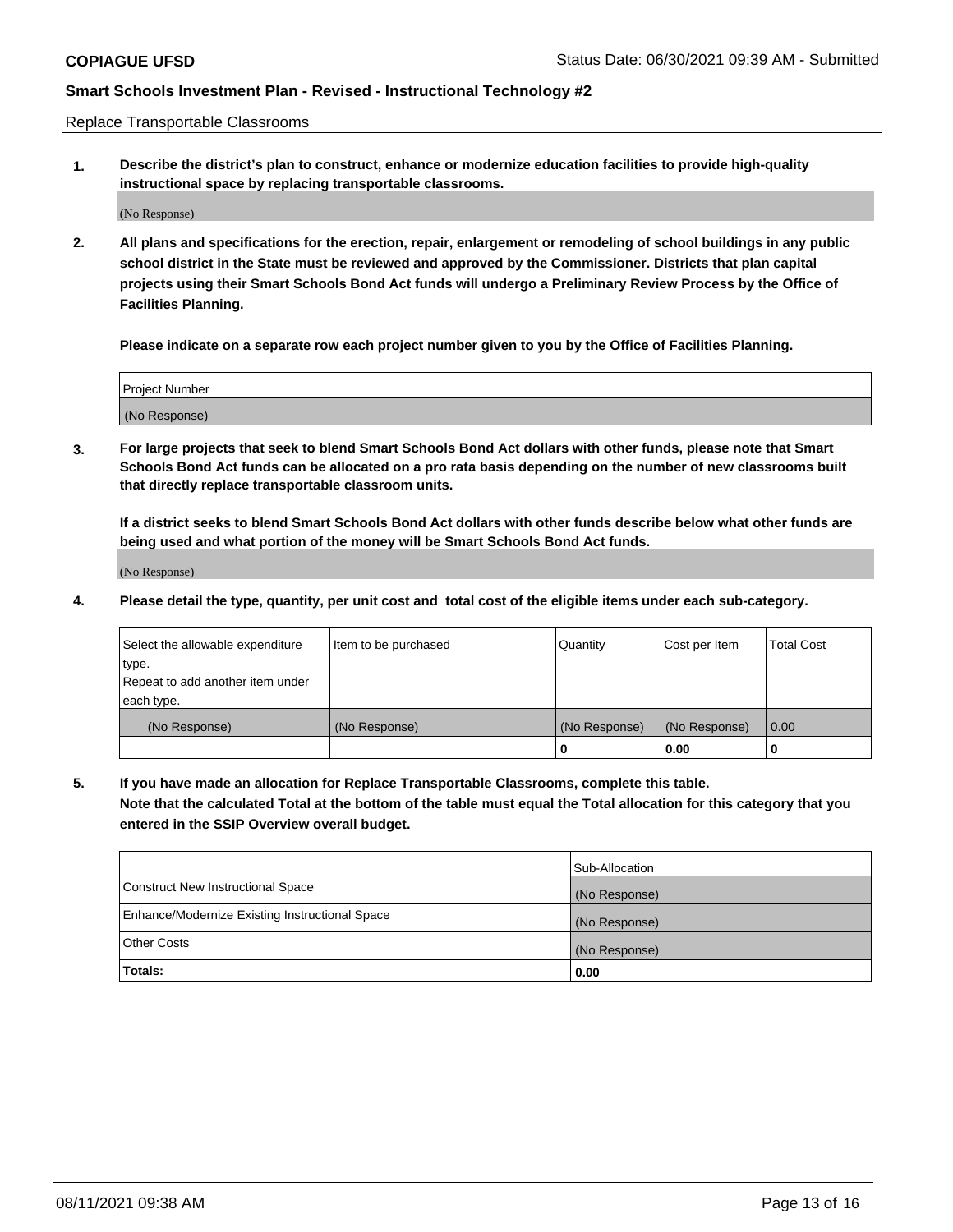High-Tech Security Features

**1. Describe how you intend to use Smart Schools Bond Act funds to install high-tech security features in school buildings and on school campuses.**

(No Response)

**2. All plans and specifications for the erection, repair, enlargement or remodeling of school buildings in any public school district in the State must be reviewed and approved by the Commissioner. Smart Schools plans with any expenditures in the High-Tech Security category require a project number from the Office of Facilities Planning. Districts must submit an SSBA LOI and receive project numbers prior to submitting the SSIP. As indicated on the LOI, some projects may be eligible for a streamlined review and will not require a building permit. Please indicate on a separate row each project number given to you by the Office of Facilities Planning.**

| <b>Project Number</b> |  |
|-----------------------|--|
|                       |  |
| (No Response)         |  |

- **3. Was your project deemed eligible for streamlined Review?**
	- Yes
	- $\hfill \square$  No
- **4. Include the name and license number of the architect or engineer of record.**

| Name          | License Number |
|---------------|----------------|
| (No Response) | (No Response)  |

**5. Please detail the type, quantity, per unit cost and total cost of the eligible items under each sub-category.**

| Select the allowable expenditure | Item to be purchased | Quantity      | Cost per Item | <b>Total Cost</b> |
|----------------------------------|----------------------|---------------|---------------|-------------------|
| type.                            |                      |               |               |                   |
| Repeat to add another item under |                      |               |               |                   |
| each type.                       |                      |               |               |                   |
| (No Response)                    | (No Response)        | (No Response) | (No Response) | 0.00              |
|                                  |                      | 0             | 0.00          |                   |

**6. If you have made an allocation for High-Tech Security Features, complete this table.**

**Enter each Sub-category Public Allocation based on the the expenditures listed in Table #5.**

|                                                      | Sub-Allocation |
|------------------------------------------------------|----------------|
| Capital-Intensive Security Project (Standard Review) | (No Response)  |
| <b>Electronic Security System</b>                    | (No Response)  |
| <b>Entry Control System</b>                          | (No Response)  |
| Approved Door Hardening Project                      | (No Response)  |
| <b>Other Costs</b>                                   | (No Response)  |
| Totals:                                              | 0.00           |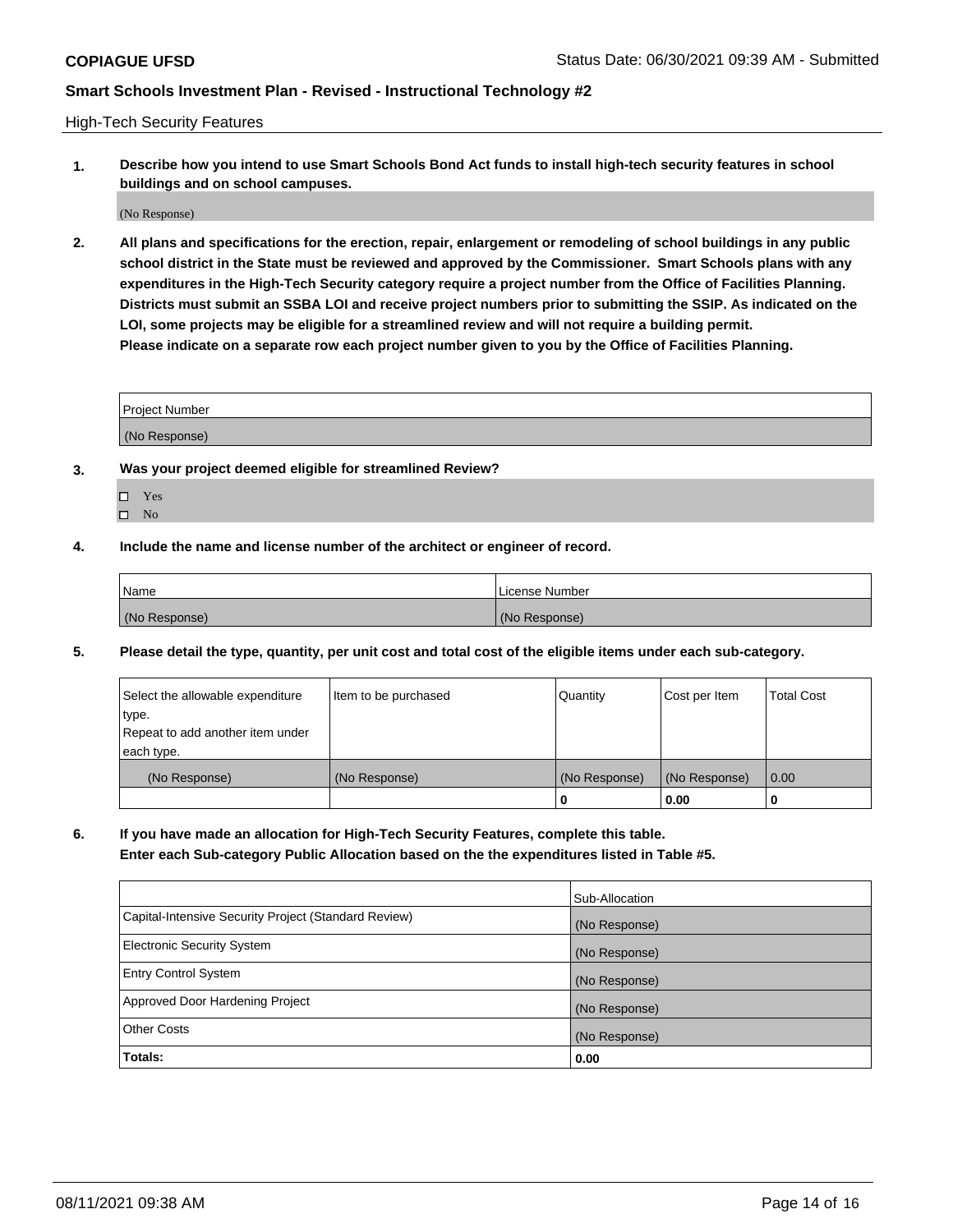Non-Public Schools

**1. Describe your plan to utilize SSBA funds to purchase devices and loan to the nonpublic schools within your district. Please specify what devices have been requested by the nonpublic schools. If the nonpublic schools have not finalized requests, the district should provide the date nonpublic schools will submit the request by.**

**Please note: If this plan has been identified as a Remote Learning Plan to be submitted and reviewed on an expedited basis, the district should state that they will reach out to the nonpublic schools upon submission of the application, in lieu of responding to the question above.**

The Copiague School District will reach out to the nonpublic school within our district upon submission of the application.

**2. A final Smart Schools Investment Plan cannot be approved until school authorities have adopted regulations specifying the date by which requests from nonpublic schools for the purchase and loan of Smart Schools Bond Act classroom technology must be received by the district.**

By checking this box, you certify that you have such a plan and associated regulations in place that have been made public.

**2a. Please enter the date each year nonpublic schools must request loanable items from the school district. This date cannot be earlier than June 1 of the previous school year.**

June 1

#### **3. Final 2014-15 BEDS Enrollment to calculate Nonpublic Sharing Requirement (no changes allowed.)**

|            | Public Enrollment | Nonpublic Enrollment | Total Enrollment | Nonpublic Percentage |
|------------|-------------------|----------------------|------------------|----------------------|
| Enrollment | 5.010             | . .                  | 5.022.00         | 0.24                 |

#### **4. Nonpublic Loan Calculator**

|                                                        | Loanable       | Loanable   | Additional       | Estimated | Previously | l Cumulative | <b>Final Per</b> | <b>Final Total</b> |
|--------------------------------------------------------|----------------|------------|------------------|-----------|------------|--------------|------------------|--------------------|
|                                                        | School         | Classroom  | Nonpublic        | Per Pupil | Approved   | Per Pupil    | Pupil Loan       | Loan               |
|                                                        | l Connectivity | Technology | Loan             | Amount -  | Per Pupil  | l Loan       | Amount -         | Amount -           |
|                                                        |                |            | (Optional)       | This Plan | Amount(s)  | Amount       | This Plan        | This Plan          |
| Required Nonpublic 0.00<br>Loan                        |                | 696.363.95 |                  | 138.66    | 91.29      | 229.95       | 138.66           | 1,663.95           |
| Final Adjusted Loan<br>- (If additional loan<br>funds) | 0.00           | 696,363.95 | (No<br>Response) | 138.66    | 91.29      | 229.95       | 138.66           | 1,663.95           |

### **5. Nonpublic Share**

|                                          | Final Per Pupil Amount | l Final Nonpublic Loan Amount |
|------------------------------------------|------------------------|-------------------------------|
| Pending and Previously<br>Approved Plans | 91.29                  | 1,095.50                      |
| <b>This Plan</b>                         | 138.66                 | 1.663.95                      |
| Total                                    | 229.95                 | 2,759.45                      |

#### **6. Distribution of Nonpublic Loan Amount by School**

| l Nonpublic School Name    | 2018-19 K-12 Enrollment | Special Ed School? If Yes, not eligible |
|----------------------------|-------------------------|-----------------------------------------|
| COPIAGUE CHRISTIAN ACADEMY | $\sim$<br>22            | No.                                     |

**7. Please detail the type, quantity and per unit cost of the eligible items under each sub-category.**